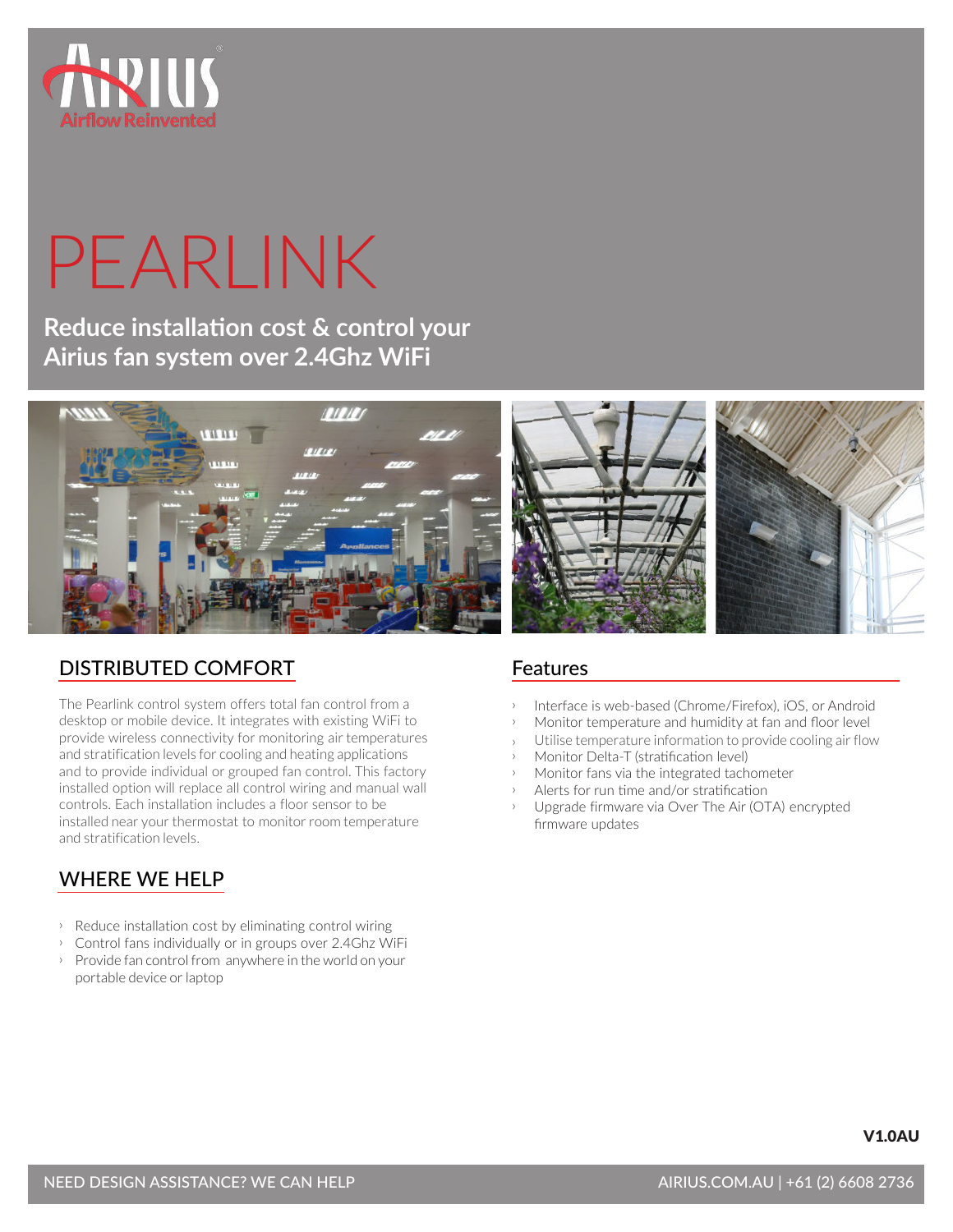Housing: PC/ABS, Off white (cool gray 2c)

Mounting: Factory installed at time of ordering.

#### Power Consumption

Idle: 16mA TX/RX: 200mA

## Wi-Fi Characteristics

802.11b/g/n 2.4 GHz TX Power 18 dBm @ 1DSSS RX Sensitivity -96 dBm @ 1 DSSS Range 100 meters

#### Sensors & Accuracy

Temperature Sensor +/- 0.5˚C Humidity Sensor +/- 1% RH Tachometer +/- 3%

### Interface

Web-based (Chrome/Firefox), iOS, or Android (Mobile apps available in App Store and Google Play Store)

#### Requirements

2.4 GHz Wi-Fi network Phone or tablet with iOS 8 or later, or Android 4 or later required for setup Browser for accessing the web dashboard to control devices (PC or MAC) A free Pearlink Account

#### Operating Conditions

Temperature 0 to 48.8˚C Humidity Up to 90% RH Altitude Up to 3,300 mts

#### **Ordering**

The Pearlink control is a factory installed option. Please refer to the individual model data sheets for configuring your fan.

#### **Warranty**

1 years parts and workmanship.





# AIRIUS FAN SYSTEM



# PHONE OR TABLET

V1.0AU